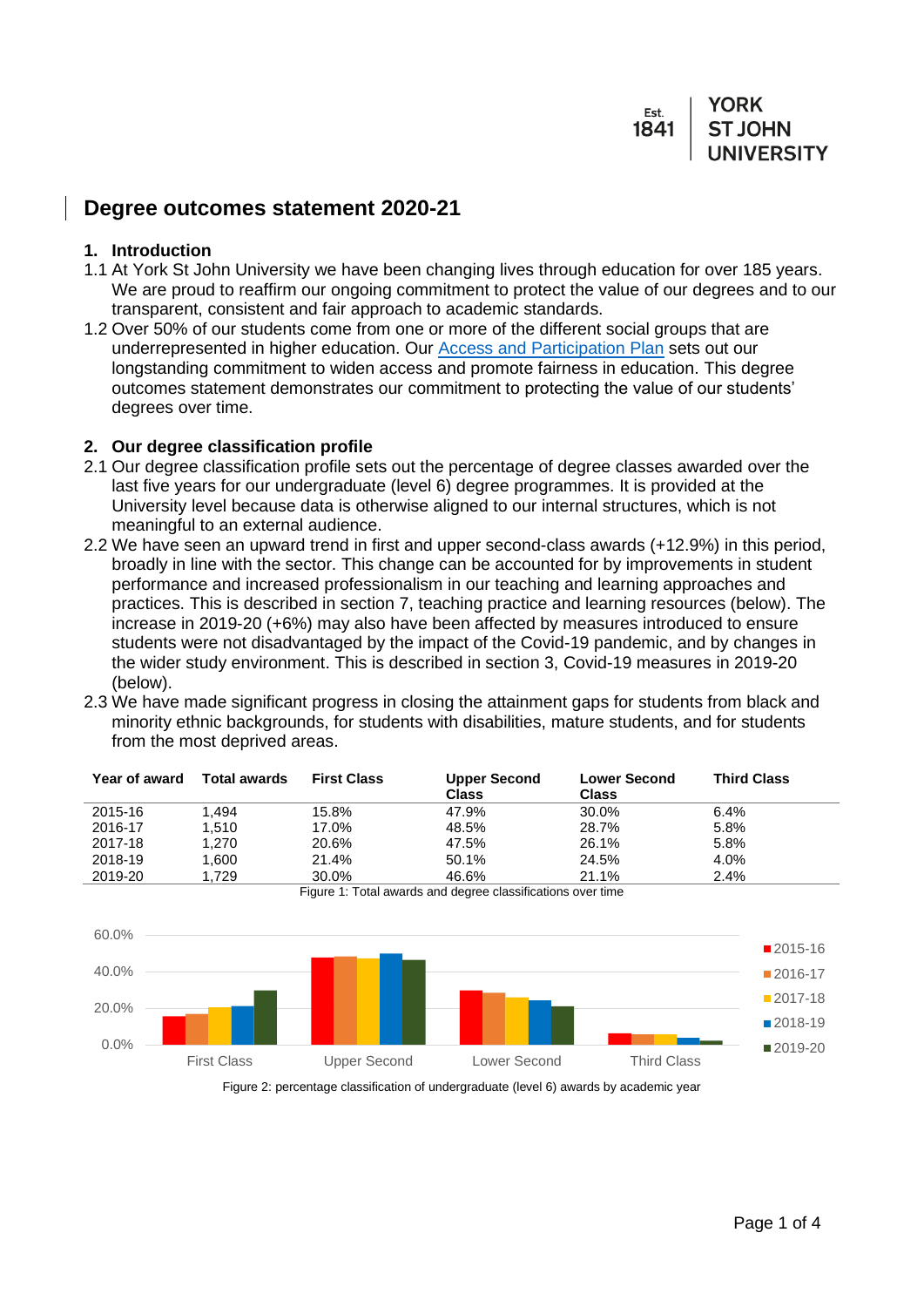

Figure 3: percentage of first and upper second-class degrees awarded to undergraduate (level 6) students by academic year (IMD: Index of Multiple Depravation)

### **3. Covid-19 in 2019-20**

- 3.1 In March 2019, the Covid-19 pandemic changed the way universities operated. In order to secure students' long-term academic success, the University worked with student representatives [to introduce measures](https://www.yorksj.ac.uk/students/exams-and-assessment/covid-19-assessment-arrangements/) to ensure students were not disadvantaged by the pandemic.
- 3.2 The approach to assessment was changed to take into account the unfamiliar context of teaching and learning taking place at a distance and provide students a fair opportunity to meet the learning outcomes of their programme of study. This included removing elements of assessment where learning outcomes had been met or introducing alternatives to be completed remotely. Increased flexibility in the application of exceptional circumstances and deadlines was introduced.
- 3.3 [The Safety Net Policy 2019-20](https://www.yorksj.ac.uk/students/exams-and-assessment/covid-19-assessment-arrangements/safety-net-policy-2019-20-/) guaranteed that students' programme-level average would not be lower than a benchmark calculated from confirmed assessment outcomes prior to March 2019. School Assessment Boards were also able to scale modules for a whole cohort where performance was out of line from that of the previous three years' performance in that module.
- 3.4 The benchmarks were applied in fewer than a third of student outcomes but the change to alternative assessments helped to continue to close attainment gaps, particularly for disabled students. Any good practice from this approach to assessment has been carried forward.

### **4. Assessment and marking practices**

- 4.1 The University's learning, teaching and student experience strategy underpins programme design.
- 4.2 All of our degrees undergo detailed scrutiny through our [programme approval process](https://www.yorksj.ac.uk/registry/quality-gateway/programme-design-amendment--approval/validation-and-revalidation-process/) which ensures that assessment criteria and learning outcomes for all programmes are appropriately mapped to sector reference points [\(subject benchmark statements](https://www.qaa.ac.uk/en/quality-code/subject-benchmark-statements) and the [UK framework for](https://www.qaa.ac.uk/en/quality-code/qualifications-and-credit-frameworks)  [higher education qualifications\)](https://www.qaa.ac.uk/en/quality-code/qualifications-and-credit-frameworks) and professional or regulatory body requirements. Following an internal compliance review all programmes proposals are considered at an external approval event, which provides independent external scrutiny by subject experts.
- 4.3 Assessment and marking practices used across the University are described in the [Code of](https://www.yorksj.ac.uk/registry/assessment/code-of-practice-for-assessment/)  [Practice for Assessment and Academic Related Matters.](https://www.yorksj.ac.uk/registry/assessment/code-of-practice-for-assessment/) This includes arrangements for [marking and moderation,](https://www.yorksj.ac.uk/media/content-assets/registry/policies/code-of-practice-for-assessment/26.Marking_and_Moderation_Policy_2019-20.pdf) the application of [exceptional circumstances,](https://www.yorksj.ac.uk/media/content-assets/registry/policies/code-of-practice-for-assessment/15.Exceptional_Circumstances_Policy_2019-20.pdf) and the appointment of independent [external examiners,](https://www.yorksj.ac.uk/media/content-assets/registry/policies/code-of-practice-for-assessment/37.External_Examiners_2019-20.pdf) and the operation of School Assessment Panels and School [Assessment Boards.](https://www.yorksj.ac.uk/media/content-assets/registry/policies/code-of-practice-for-assessment/38.School_Assessment_Panels_2019-20.pdf) The [progress and award examination panel](https://www.yorksj.ac.uk/media/content-assets/registry/policies/code-of-practice-for-assessment/41.Progress_and_Award_Examination_Panel_2019-20.pdf) ensures that assessment procedures are properly conducted, and an independent external examiner for progress and award sits on this panel. This consistent application of procedures and policies ensures the value of the University's qualifications awarded over time is protected.
- 4.4 Marking criteria are designed to help students know what is expected of them. In the last five years, external examiners in certain disciplines have argued for greater use of the full marking range, particularly the top of the first-class range. In combination with the introduction of generic assessment descriptors, enabling students to see what they need to do to achieve marks within a specified range, the increased use of the full marking scale is likely to have contributed to the increase in award of first-class degrees.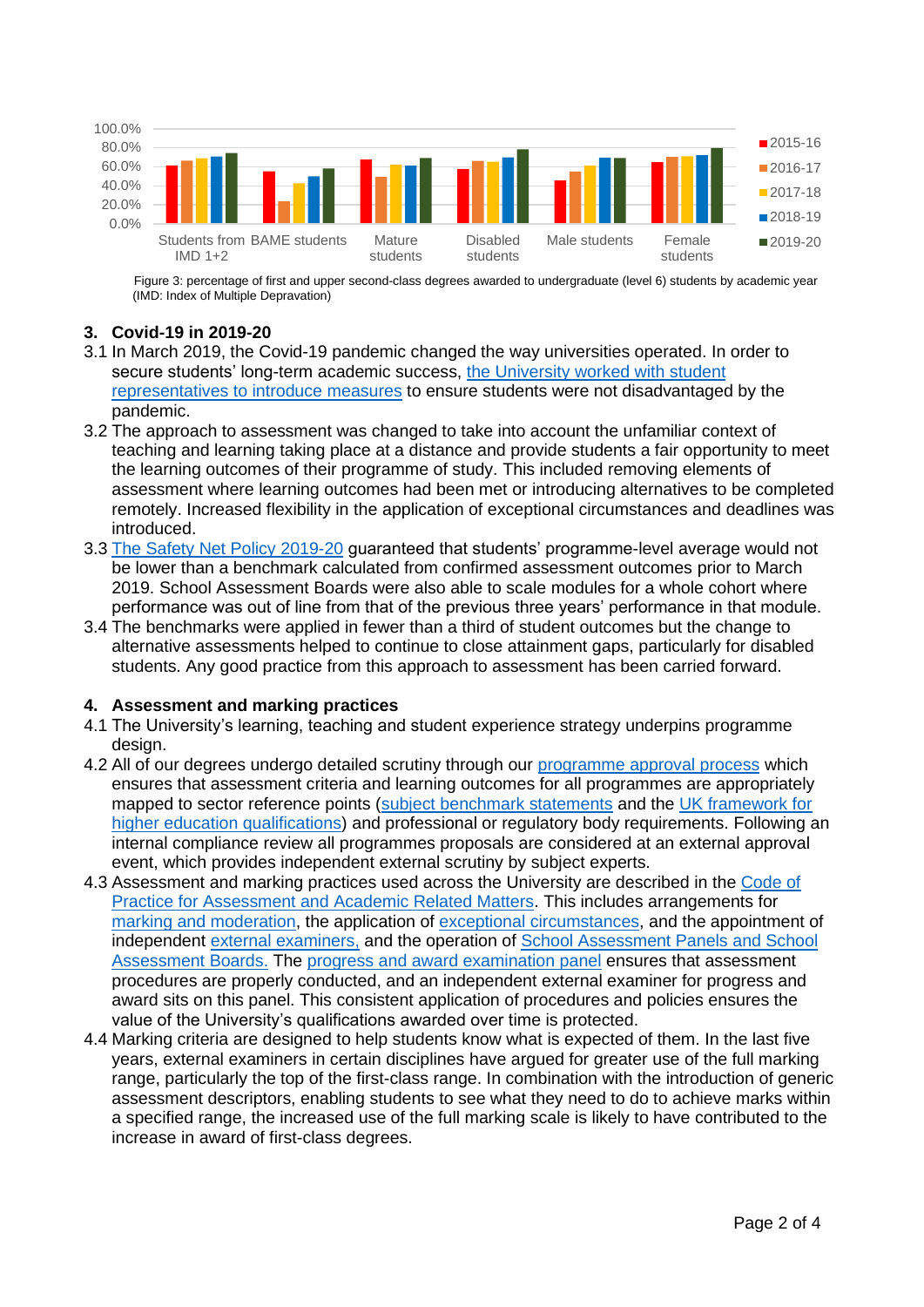# **5. Academic governance**

- 5.1 The University's academic governance framework is overseen by [Academic Board and its](https://www.yorksj.ac.uk/quality-gateway/our-approach/)  [committees.](https://www.yorksj.ac.uk/quality-gateway/our-approach/) Academic Board safeguards the academic integrity of the University and is the custodian of its degree awarding powers. Academic Board provides the Vice Chancellor and the Governing Body with the assurance on the standards of the University's awards and the University's academic portfolio.
- 5.2 The oversight of quality and standards is delegated to the Quality and Standards Committee, who are responsible for the University's [Regulations](https://www.yorksj.ac.uk/registry/regulations/) and Code of Practice for Assessment and [Academic Related Matters,](https://www.yorksj.ac.uk/registry/assessment/code-of-practice-for-assessment/) which describe the operation of the framework, and have been developed and reviewed with reference to the [UK Quality Code for Higher Education.](https://www.qaa.ac.uk/quality-code)
- 5.3 The effectiveness of learning, teaching and assessment practices within the University and at our [collaborative partners](https://www.yorksj.ac.uk/registry/quality-gateway/collaborative-provision/our-partners/) is reviewed through a process of [annual monitoring,](https://www.yorksj.ac.uk/registry/quality-gateway/programme-monitoring/annual-monitoring-amr-external-examiners/) culminating in the presentation of an annual quality report and action plan to Academic Board and Governing Body. Implementation of the action plan is overseen by [Academic Board](https://www.yorksj.ac.uk/quality-gateway/our-approach/) and its committees.
- 5.4 All programmes are subject to a [periodic \(subject\) review](https://www.yorksj.ac.uk/quality-gateway/programme-monitoring/periodic-subject-review/) on a six year cycle, which provides an opportunity to reflect on academic practice and student experience, and confirms that programmes continue to meet national expectations on standards. Quality and Standards Committee oversees this process, scrutinising outcomes and sharing best practice across the institution.

# **6. Classification algorithms**

- 6.1 Our approach to degree classification is described in the [Code of Practice on Assessment and](https://www.yorksj.ac.uk/media/content-assets/registry/policies/code-of-practice-for-assessment/34.Undergraduate_Awards_2019-20.pdf)  [Academic Related Matters.](https://www.yorksj.ac.uk/media/content-assets/registry/policies/code-of-practice-for-assessment/34.Undergraduate_Awards_2019-20.pdf)
- 6.2 We recognise that some students do not achieve their full potential performance until their final level of study. Consequently, we award students on Bachelor's degrees the better of two calculations, an approach widely used across the sector. Level 4 marks are excluded from the calculation, level credit-weighted averages are calculated and rounded to the nearest integer, and two award mark calculations are made using different level-weightings:
	- equal weighting of the final two levels (levels five and six):
	- double weighting of the final level (six) and single weighting of the second level (five). Students are awarded the better of the two calculations to determine their degree classification. Only credits gained at the University are used in the calculation.
- 6.3 In November 2020, Quality and Standards Committee reviewed the algorithms used in degree classifications in line with the UKSCQA report on principles of degree algorithm design. It was confident in the use of two algorithms as suitable for the University student population and pedagogy.
- 6.4 The University introduced a new scheme of compensation for students entering in September 2020. This allows marginal failure in up to 20 credits of modules per level, to be compensated by achievement in other modules in the same level. If a student is eligible to compensate a failed module, the credit is awarded, and only after 120 credits of the level have been attempted.
- 6.5 The scheme of compensation replaces a scheme of condonement, which allows the award of credit in a single non-compulsory module of 20 credits in each level of study where a student has made a serious attempt (achieved a mark of at least 20, but less than the passing mark of 40). This scheme still applies for students who entered the University before September 2020. Following a review in 2018-19, it was felt that the new scheme of assessment better reflected the balance between poor performance in a single module, and a student's overall achievement in a level of study.
- 6.6 We allow reassessment attempts, up to a maximum of two, where condonement or compensation will not be applied. Reassessment is capped at the pass mark, but this does not cap the overall module mark.
- 6.7 If a student's credit-weighted average falls within the borderline range (defined as 0.5 below the threshold average for achievement of the higher classification), the higher classification is awarded if the final-level (six) credit-weighted average is within the range of the higher classification and does not fall within the threshold range.